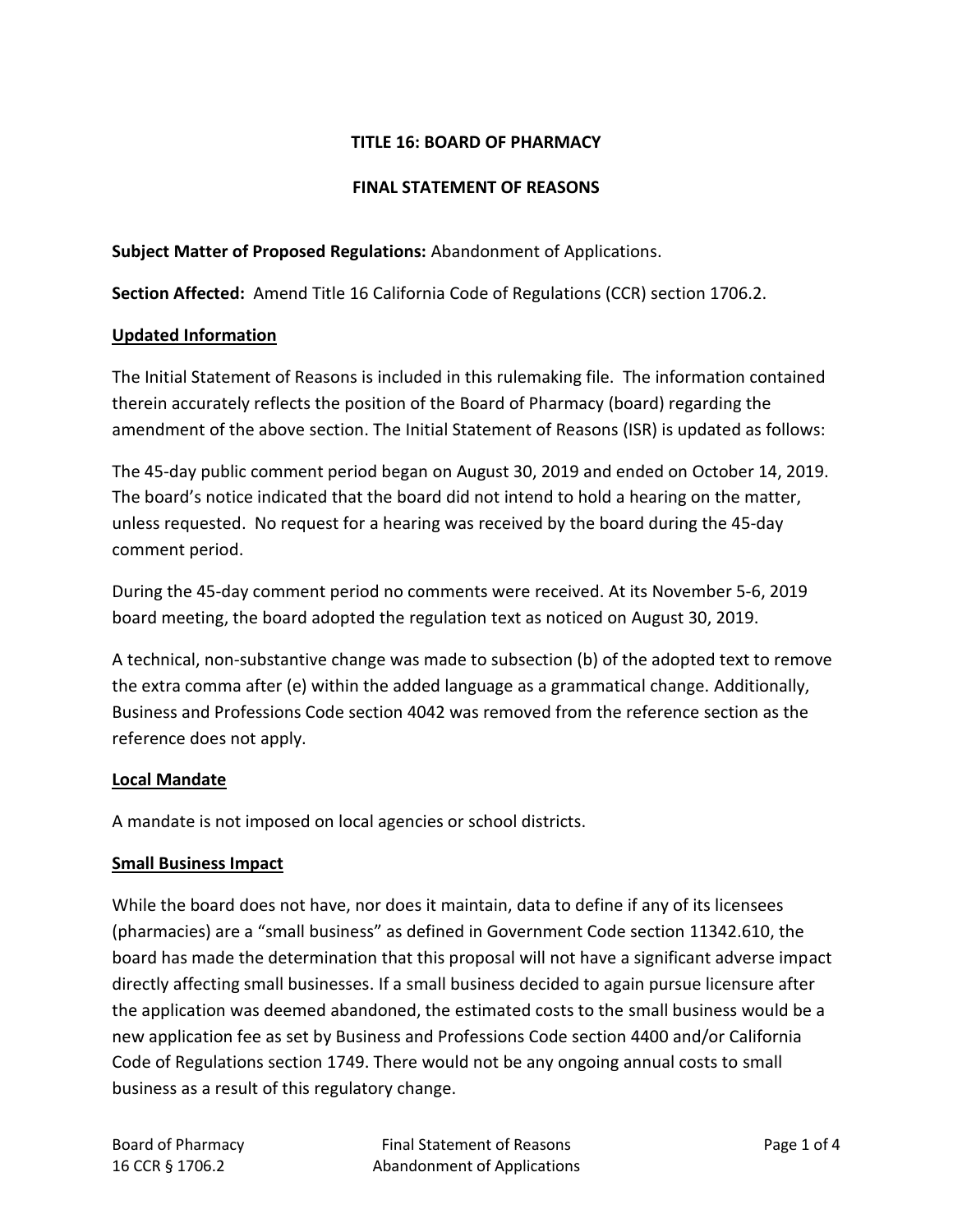## **Economic Impact**

The board historically deems approximately 27 applications (various types) for initial licensure as abandoned per year. To the extent these applicants choose to re-apply and are granted licensure, these applicants will be required to pay initial license fees to the board as follows:

| <b>Registration and License Type</b>          | <b>Fee Amount</b> | <b>Applicants Per Year Total Costs</b> |          |
|-----------------------------------------------|-------------------|----------------------------------------|----------|
| Initial App - Designated Representative - 3PL | \$150             | 9                                      | \$1,350  |
| Centralized Hospital Packaging - Org License  | \$820             | 3                                      | \$2,460  |
| <b>Hospital Application</b>                   | \$520             | 4                                      | \$2,080  |
| Drug Room Application                         | \$520             | 2                                      | \$1,040  |
| <b>Third-Party Logistics Providers</b>        | \$780             | 7                                      | \$5,460  |
| <b>Outsourcing Pharmacy</b>                   | \$2,270           | $\overline{2}$                         | \$4,540  |
| <b>Total Initial Costs:</b>                   |                   |                                        | \$16,930 |

These licensees will also be required to pay annual renewal fees to the board as follows:

| <b>Registration and License Type</b>            | <b>Fee Amount</b> |         | <b>Applicants Per Year Total Costs</b> |          |
|-------------------------------------------------|-------------------|---------|----------------------------------------|----------|
| Designated Representative - 3PL Annual Renewal  |                   | \$150   | 9                                      | \$1,935  |
| Centralized Hospital Packaging - Annual Renewal |                   | \$820   | 3                                      | \$2,415  |
| Hospital Annual Renewal                         |                   | \$520   | 4                                      | \$2,620  |
| Drug Room Annual Renewal                        |                   | \$520   | 2                                      | \$1,310  |
| Third-Party Logistics Providers Annual Renewal  |                   | \$780   | 7                                      | \$5,460  |
| <b>Outsourcing Pharmacy Annual Renewal</b>      |                   | \$1,325 | $\overline{2}$                         | \$2,650  |
| <b>Total Initial Costs:</b>                     |                   |         |                                        | \$16,390 |

The total economic impact is estimated to be up to approximately \$164,980 per year and \$909,550 over a ten-year period as follows: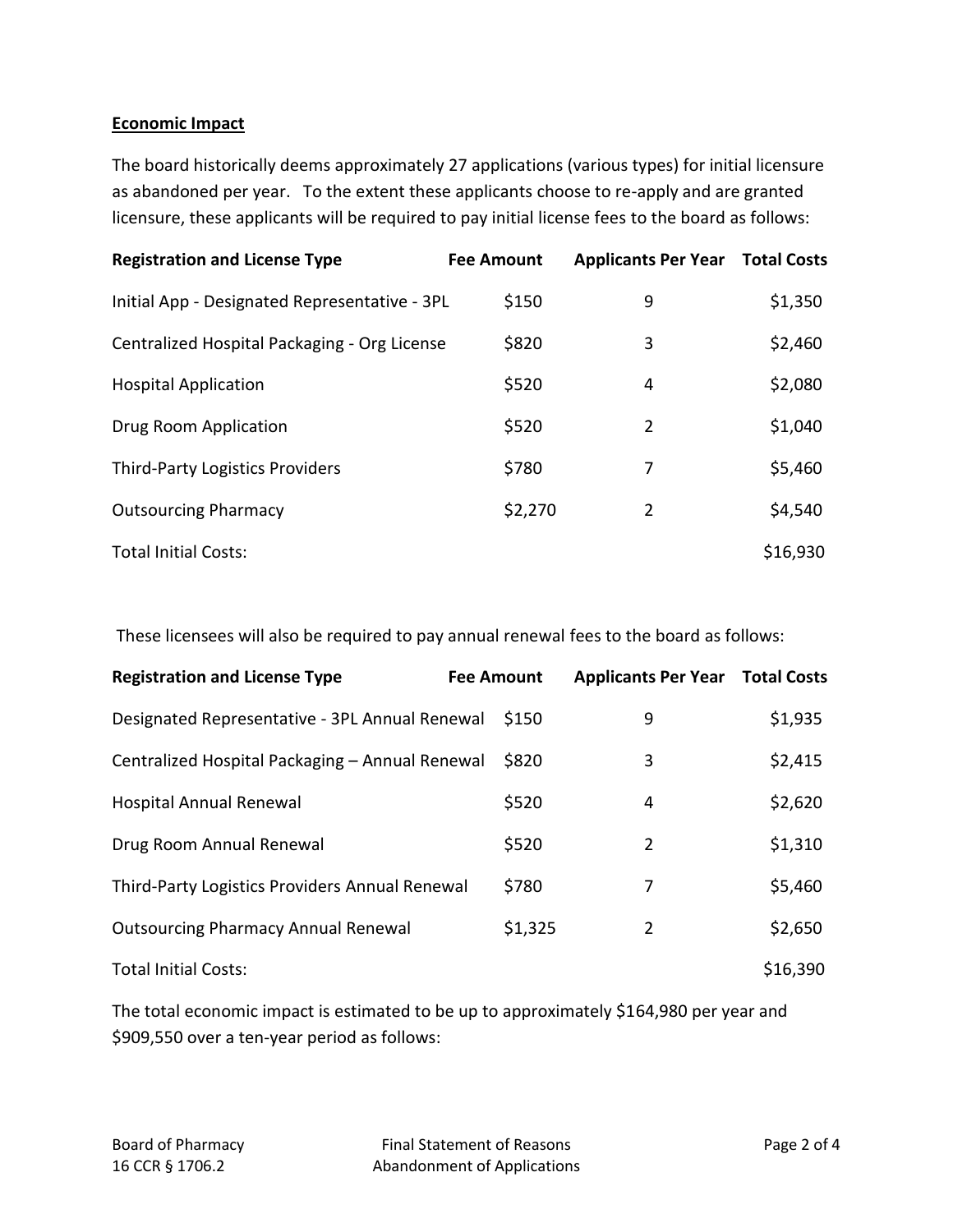| <b>Registration and License Type</b>          | Fee<br>Amount | <b>Applicants</b><br>Per Year | <b>Years Ongoing</b> |          |          |          |          |          |           |           |           |           |           |
|-----------------------------------------------|---------------|-------------------------------|----------------------|----------|----------|----------|----------|----------|-----------|-----------|-----------|-----------|-----------|
|                                               |               |                               |                      | 2        | 3        |          | 5        | 6        |           |           | 9         | 10        | Total     |
| Initial App - Designated Representative - 3PL | \$150         | 9                             | \$1,350              | \$1,350  | \$1,350  | \$1,350  | \$1,350  | \$1,350  | \$1,350   | \$1,350   | \$1,350   | \$1,350   | \$13,500  |
| Design Rep 3PL Renewal Fee                    | \$215         | Various                       | \$0                  | \$1,935  | \$3,870  | \$5,805  | \$7,740  | \$9,675  | \$11,610  | \$13,545  | \$15,480  | \$17.415  | \$87,075  |
| Centralized Hospital Packaging - Org License  | \$820         | 3                             | \$2,460              | \$2,460  | \$2,460  | \$2,460  | \$2,460  | \$2,460  | \$2,460   | \$2,460   | \$2,460   | \$2,460   | \$24,600  |
| Centralized Hospital Packaging - Renewal      | \$805         | Various                       | SO                   | \$2,415  | \$4,830  | \$7,245  | \$9,660  | \$12.075 | \$14,490  | \$16,905  | \$19,320  | \$21,735  | \$108,675 |
| <b>Hospital Application</b>                   | \$520         | Δ                             | \$2,080              | \$2,080  | \$2,080  | \$2,080  | \$2,080  | \$2,080  | \$2,080   | \$2,080   | \$2,080   | \$2,080   | \$20,800  |
| <b>Hospital Annual Renewal</b>                | \$665         | Various                       | SO                   | \$2,660  | \$5,320  | \$7,980  | \$10,640 | \$13,300 | \$15,960  | \$18,620  | \$21,280  | \$23,940  | \$119,700 |
| Drug Room Application                         | \$520         | $\overline{2}$                | \$1,040              | \$1,040  | \$1,040  | \$1,040  | \$1,040  | \$1,040  | \$1,040   | \$1,040   | \$1,040   | \$1,040   | \$10,400  |
| Drug Room Annual Renewal                      | \$665         | Various                       | SO                   | \$1,330  | \$2,660  | \$3,990  | \$5,320  | \$6,650  | \$7,980   | \$9,310   | \$10,640  | \$11,970  | \$59,850  |
| <b>3PL Providers</b>                          | \$780         |                               | \$5,460              | \$5,460  | \$5,460  | \$5,460  | \$5,460  | \$5,460  | \$5,460   | \$5,460   | \$5,460   | \$5,460   | \$54,600  |
| 3PL Renewal Fee                               | \$780         | Various                       | SO                   | \$5,460  | \$10,920 | \$16,380 | \$21,840 | \$27,300 | \$32,760  | \$38,220  | \$43,680  | \$49.140  | \$245.700 |
| Outsourcing Pharmacy Annual Renewal           | \$2,270       |                               | \$4,540              | \$4,540  | \$4,540  | \$4,540  | \$4,540  | \$4,540  | \$4,540   | \$4,540   | \$4,540   | \$4,540   | \$45,400  |
| <b>Outsourcing Pharmacy Initial</b>           | \$1,325       | Various                       | \$0                  | \$2,650  | \$5,300  | \$7,950  | \$10,600 | \$13,250 | \$15,900  | \$18,550  | \$21,200  | \$23,850  | \$119,250 |
| <b>Total Costs:</b>                           |               |                               | \$16,930             | \$33,380 | \$49,830 | \$66,280 | \$82,730 | \$99.180 | \$115.630 | \$132.080 | \$148.530 | \$164.980 | \$909,550 |

### **Consideration of Alternatives**

No reasonable alternative considered by the agency would be more effective in carrying out the purpose for which the regulation is proposed, would be as effective and less burdensome to affected private persons than the adopted regulation, or would be more cost effective to affected private persons and equally effective in implementing the statutory policy or other provision of law. The board considered the following alternatives:

- 1. The board considered not amending the regulation. The board determined that this alternative was unacceptable because it is necessary to provide clarity to the regulated public so that they may be aware of the criteria used by the board to deem an application abandoned and, subsequently, withdrawn by the board. This alternative would also preserve the current inefficient process of the board developing and submitting regular rulemaking actions each time a new license type is established in statute.
- 2. The board considered amending the list of license types within the regulation text. This alternative was unacceptable because the regulation would require frequent amendments as the board's regulatory authority increases and a large list within the body of the text would reduce clarity within the regulation. This alternative is less efficient for the board then the proposed action.

#### **Fiscal Impact**

The board historically averages a limited number (27) of abandoned initial license applications per year. The proposed regulations will allow the board to standardize the process to remove any deficient applications from the license application process. Because the board historically has only 27 abandoned applications per year, any efficiencies and/or additional workload and costs resulting from the proposed regulations are anticipated to be minimal and would be absorbed within existing resources.

In the event an applicant chooses to re-aply and is granted licensure, and then continues to renew annually, the board will receive initial and renewal license fees revenues.